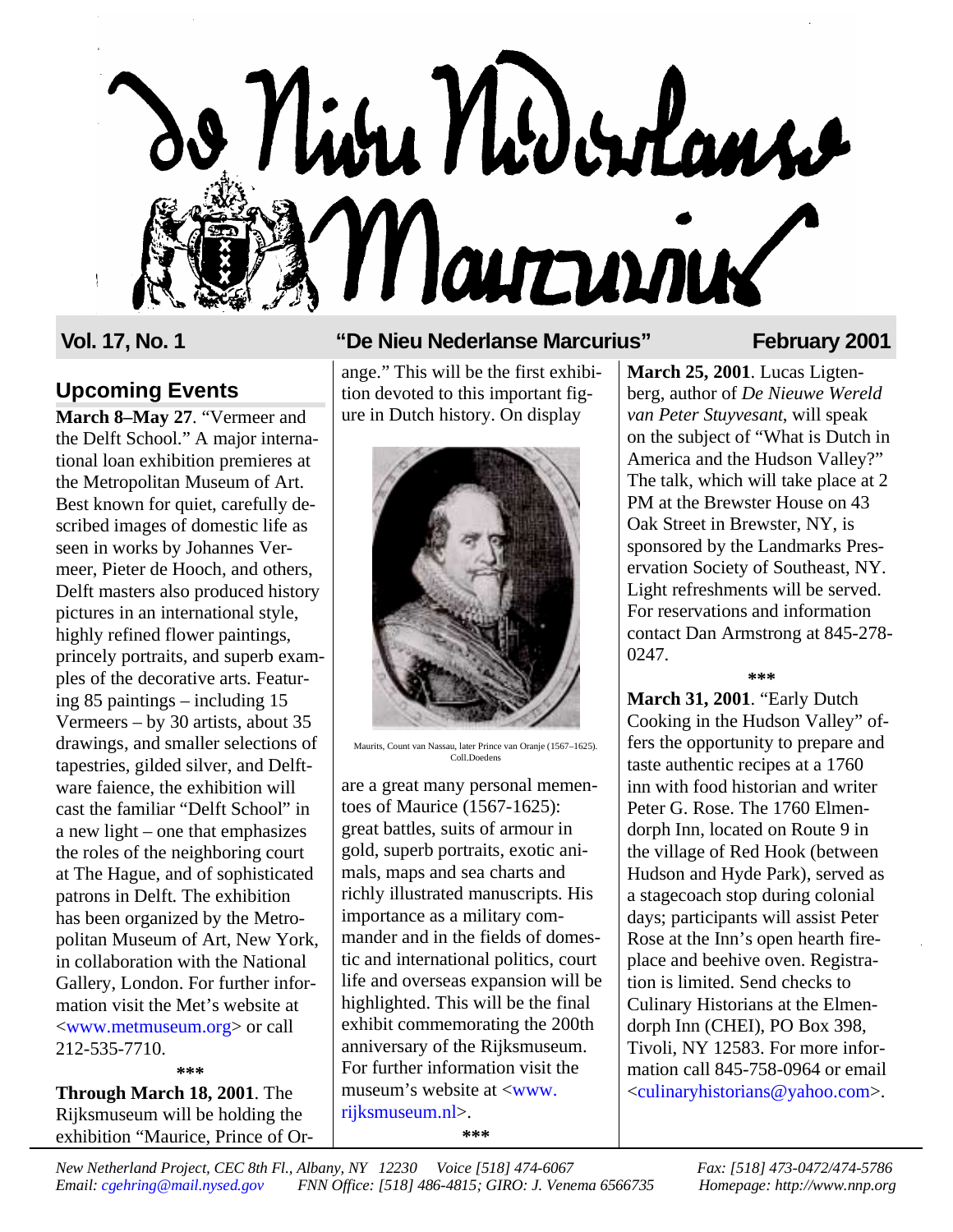# **De Nieu Nederlanse Marcurius** • **2**

**June 7–9, 2001**. **The Conference on New York State History** will be held at historic Wells College on Cayuga Lake. For further information contact Stefan Bielinski at 518-474-6917 or via email at: <sbielins [@nysed.gov>](mailto:sbielins@nysed.gov). Or visit the website at: [<www.nysm.nysed.](htp://www.nysm.nysed.gov/cnysh) [gov/cnysh>.](htp://www.nysm.nysed.gov/cnysh)

### **\*\*\***

**June 11–12, 2001**. "Power and the City in the Netherlandic World, 1000–2000," a conference presented by the **Society for Netherlandic History**, will be held at Columbia University. For further information contact Willem Klooster at the University of Southern Maine, Dept. of History, Gorham Maine 04038; email: <**klooster@** [usm.maine.edu>](mailto:klooster@usm.maine.edu).

### **\*\*\***

**October 19-21, 2001**. **New Netherland at the Millennium**. The program for the fall conference has been completed. Although we have all the speakers commited, we only have a few titles of their talks at this time. Therefore, the following will represent an outline of the daily events and sessions. Consult the May *Marcurius* for a complete program or keep an eye on our website.

**Friday, October 19**. Sessions: "The Historical Memory of New Netherland"; "Telling the Story of New Netherland: Perspectives and Methods"; "The Political Economy of New Netherland"; "New Netherland in the Atlantic World." Banquet at the Union Club. **Saturday, October 20**. "The State of Colonial Dutch Family Research"; "The Peoples of New

Netherland"; "Foreign Relations: American Indians, New Sweden, and New France."; "What we still need to know about New Netherland."

**Sunday, October 21**. Program at the South Street Seaport Museum, including breakfast; walking tour of "old" New Amsterdam. (limited subscription).

Please direct all questions *re* accommodations and other local arrangements to Annette van Rooy, executive secretary of the Holland Society of New York at [<hollsoc@](mailto:hollsoc@aol.com) [aol.com>](mailto:hollsoc@aol.com) or tel: 212-758- 1675.

### **News**

**The Colonial Schenectady Project**, Ltd., a 501 (c)(3) private notfor-profit organization invites you to take advantage of an opportunity



The Village of Schenectady, ca. 1664–1680 Drawn by Dr. Staffa on the basis of the 1698 Romer Map and earlier deeds.

to assist in the publication of the ground-breaking work of Dr.

Susan J. Staffa, winner of the 1995 Kenny Award. Dr. Staffa's work traces the evolution of Dutch colonial Schenectady, NY into an American city. The goal is to raise \$15,000 for the production of camera-ready copy by August 1, 2001. Purple Moutain Press has chosen volume one of Dr. Staffa's Schenectady Genesis: How a Dutch colonial Village became an American city, ca. 1661–1800 for publication this fall. The title of volume one is *The Colonial Crucible, ca. 1661–1774*. Now is your chance to contribute to this worthy publication of 350 pages. Tax deductible donations may be made to the Colonial Schenectady Project, Ltd., Anneke Bull, Treasurer, 1127 Avon Road, Schenectady, NY 12308. For more information please contact Laura Lee Linder, 2115 Route 67, Charlton, NY 12019. Tel: 518-882-6866, or email: [<lleelinder@cs.com>](mailto:llinder@cs.com).

**\*\*\***

**Congratulations** to Evan Haefeli and Adriana E. van Zwieten! Both have recently received PhDs after completing dissertations at their respective institutions. Haefeli at Princeton University for his opus: "The Creation of American Religious Pluralism: Churches, Colonialism, and Conquest in the Mid-Atlantic, 1628–1688"; and Van Zwieten at Temple University for: "'A Little Land...To Sow Some Seeds': Real Property, Custom, and Law in the Community of New Amsterdam." See **Totidem Verbis** for the abstracts of their dissertations.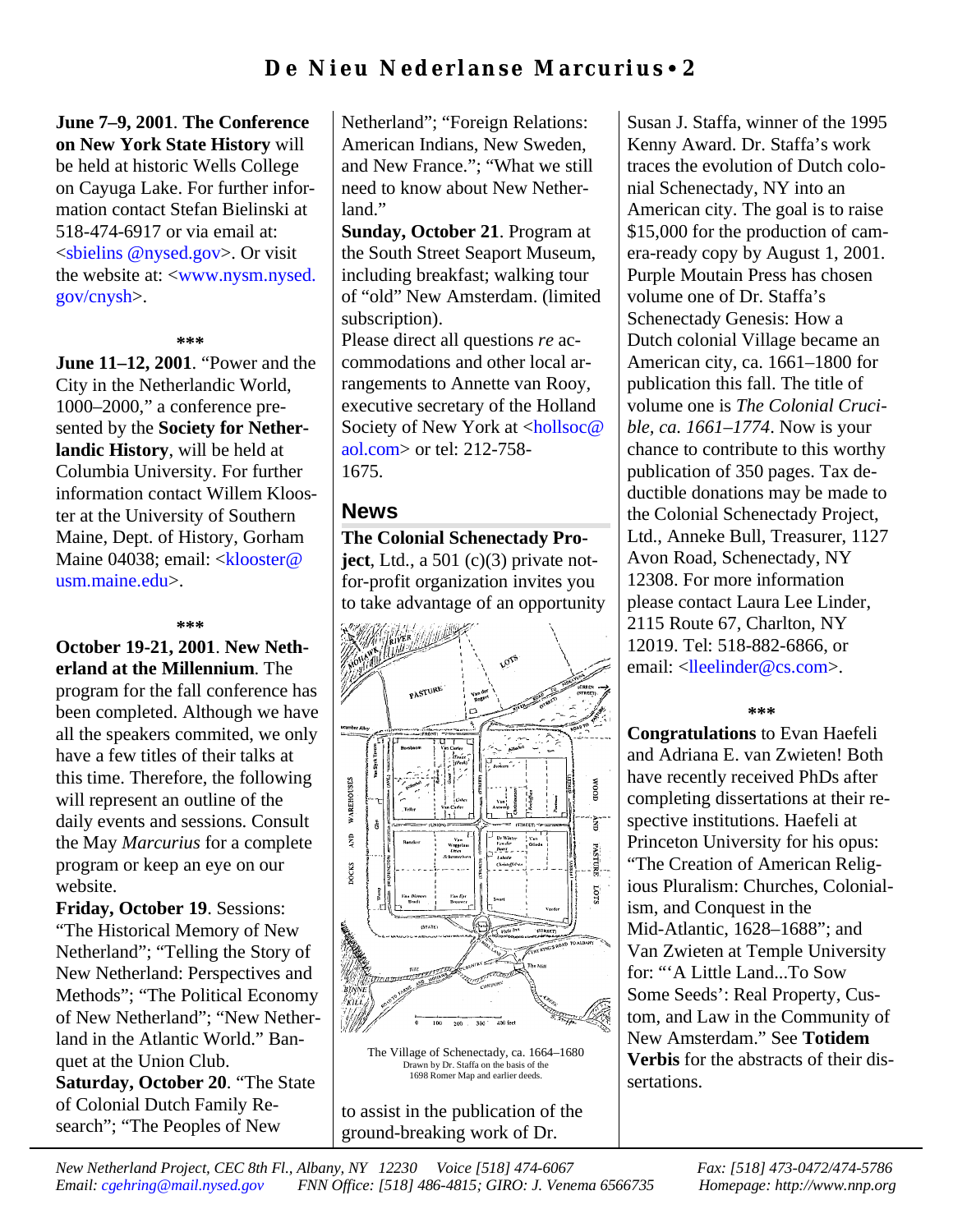# **De Nieu Nederlanse Marcurius** • **3**

# **Publications**

*Het Verraad van Nieuw Amsterdam* is een spannende historische detective van Ashe Stil waarin waterschout Lootsman in de Nieuwe Wereld zijn werk doet. Uitgeverij Conserve 1997; ISBN 90-5429-079-X

### **\*\*\***

Ready for another novel involving an oil painter from the Low Countries? *Headlong* by Michael Frayn is a novel in which a Brueghel painting plays a central role. If you should decide to order this book through Amazon, remember to enter via <www.nnp.org>. Just click on bookstore, then Amazon. When you order a book or ANYTHING ELSE Amazon has to offer, the NNP receives a percentage of the purchase price.

# **News from the FNN**

Our Annual Meeting took place on January 20, 2001, at the Huguenot Society's Deyo Hall in New Paltz, New York. We had a full agenda, beginning with a business meeting during which the President, John van Schaick, thanked the outgoing board members and trustees. Charles Wendell agreed to take over as vice president from Carol Hageman; Anneke Bull, Peter Paulson and Theodore Wright are our new trustees, while Marilyn Douglas, former trustee, also is back in our line-up and has agreed to serve as events chair. A delicious, old-fashioned Dutch lunch was prepared for 56 members who enjoyed *hutspot met vlees* and *oliekoeken* as dessert. After lunch, Dr. Cynthia Van Zandt, last year's recipient of the Hendricks Manuscript Award, gave a stimulating talk about the dynamics of relationships between American Indians and Europeans at the time of the 1655 Peach War. Even though it was quite cold on January 20, most of the members accepted the Huguenot Society's invitation for a guided walk around the charming town. We recommend that you put it on your agenda for a late spring or summer outing.

**\*\*\***

The Events Committee is beginning to organize the **Alice P. Kenney Award** presentation which will take place on June 16 at Ten Broeck Mansion in Albany. The prize consists of \$250 and a silver "Halve Maen" medal. You will receive a separate invitation some time in May. Please save the date and celebrate spring with us at the elegantly furnished historic mansion and gardens.

**\*\*\***

The FNN has presented the Alice P. Kenney Award since 1994. The following people or groups have received this honor:

**°**Mary Capobianco and Gale Derosia, Glenmont, NY (1994)

- **°**Dr. Susan Staffa, Schenectady, NY (1995)
- **°**Coen Blaauw, Washington, D.C. (1996)
- **°**Greg Huber, Wyckoff, NJ (1997)
- **°**1998 David W. Voorhees, New York, NY (1998)
- **°**Shirley Dunn, East Greenbush, NY (1999)
- **°**The Horlepiep Dance Group, Schenectady, NY (2000)

**\*\*\***

The Awards Committee is now looking for candidates for the 2001 Alice P. Kenney Award. The criteria are as follows:

**°**Nominations (in triplicate) must state how the candidate has made a significant contribution to colonial Dutch studies and/or has encouraged an understanding of the significance of the Dutch colonial experience in North America by research, teaching, writing, speaking, or in other ways. Persons or groups to be considered for this award can be involved in any pursuit of any aspect of Dutch colonial life in North America. Emphasis is on those activities which reach a broad, popular audience in the same way that Alice P. Kenney's activities did.

- **°**Samples of original materials illustrating the nominee's activities may be included.
- **°**Nominations must be postmarked not later than April 6, 2001 **\*\*\***

If you have not already done so, please mail in your 2001 membership dues.

# **Websites**

For an entertaining website about **Maurits, Prince van Oranje**, visit:[<maurits.rijksmuseum.nl>](http://maurits.rijksmuseum.nl). **\*\*\***

For keeping up to date with Dutchrelated events in the NYC area and other activities visit the website of the Netherland Club at: [<www.](http://www.nethclub.com) [nethclub.com>.](http://www.nethclub.com)

**\*\*\***

Looking for a website devoted to De Ruyter's 1667 raid in the Medway at the end of the second Anglo-Dutch war? This site not only has everything you ever wanted to know about this event but also carries the full text of Kipling's poem "**The Dutch in the Medway**" and features "Since first I saw your face," a song popular in England at the time of the raid:

[www.hrofi.demon.co.uk/dutch.html](http://www.hrofi.demon.co.uk/dutch.html)

*New Netherland Project, CEC 8th Fl., Albany, NY 12230 Voice [518] 474-6067 Fax: [518] 473-0472/474-5786 Email: [cgehring@mail.nysed.gov](mailto:cgehring@mail.nysed.org) FNN Office: [518] 486-4815; GIRO: J. Venema 6566735 Homepage: http://www.nnp.org*